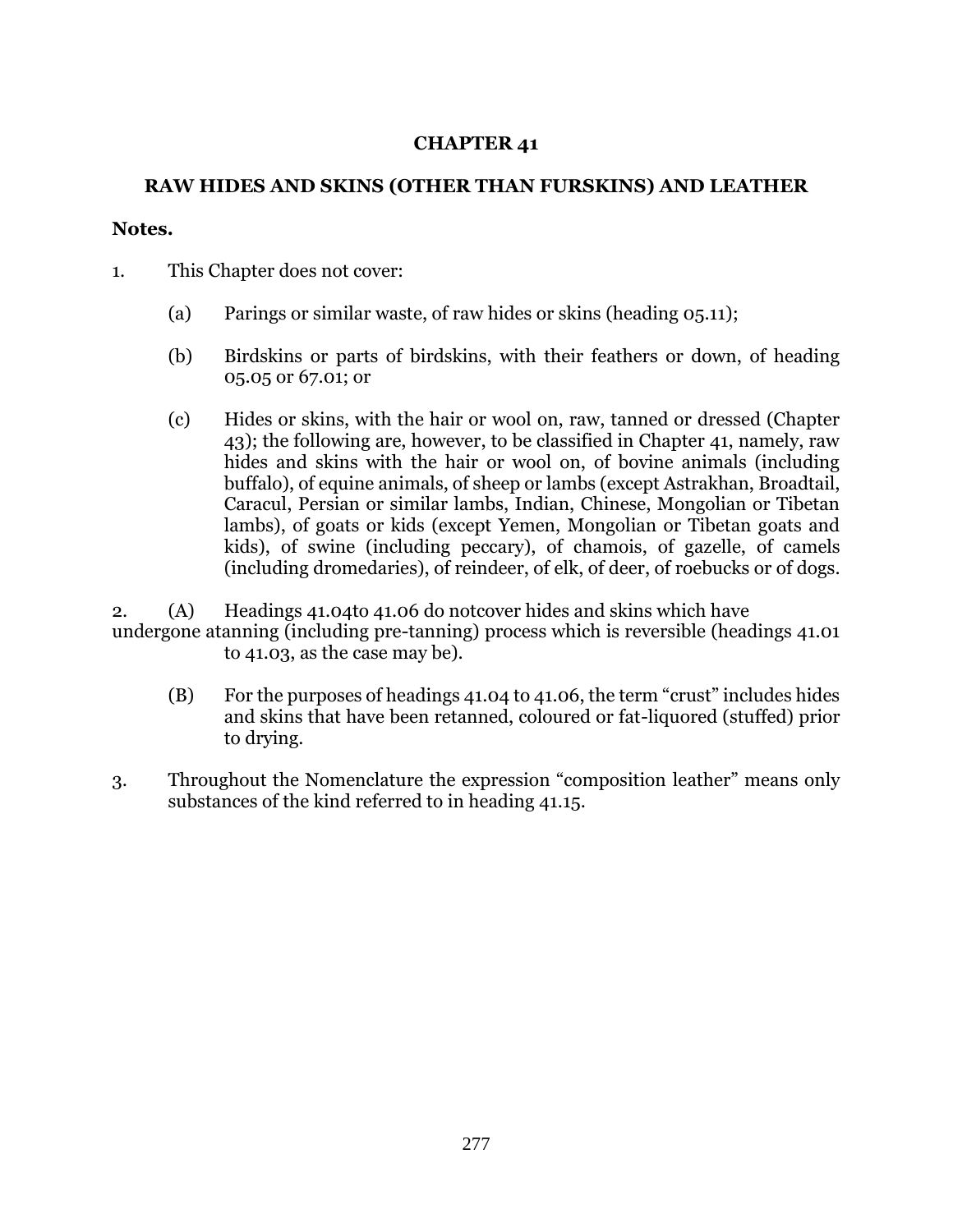| <b>HS</b>          | <b>CET</b> | PR <sub>1</sub> | <b>DESCRIPTION OF GOODS</b>                                                                                                                                                                                    | <b>DUTY</b><br><b>RATE</b> | <b>UNIT</b>     | <b>SITC</b><br><b>REV4</b> |
|--------------------|------------|-----------------|----------------------------------------------------------------------------------------------------------------------------------------------------------------------------------------------------------------|----------------------------|-----------------|----------------------------|
| 41.01              |            |                 | Raw hides and skins of bovine (including buffalo),<br>or equine animals (fresh, or salted, dried, limed,<br>pickled or otherwise preserved, but not tanned,<br>parchment-dressed or further prepared), whether |                            |                 |                            |
| 4101.20            | $00\,$     |                 | or not dehaired or split.<br>- Whole hides and skins, unsplit, of a weight per skin<br>not exceeding 8 kg when simply dried, 10 kg when<br>dry-salted, or 16 kg when fresh, wet-salted or                      | Free                       | kg              | 211.21                     |
|                    | $00\,$     |                 | otherwise preserved                                                                                                                                                                                            |                            |                 | 211.211                    |
| 4101.50<br>4101.90 | 00         |                 | - Whole hides and skins, of a weight exceeding 16 kg                                                                                                                                                           | Free<br>Free               | kg              | 211.212                    |
| 41.02              |            |                 | - Other, including butts, bends and bellies<br>Raw skins of sheep or lambs (fresh, or salted, dried,                                                                                                           |                            | kg <sub>2</sub> |                            |
|                    |            |                 | limed, pickled or otherwise preserved, but not                                                                                                                                                                 |                            |                 |                            |
|                    |            |                 | tanned, parchment-dressed or further prepared),                                                                                                                                                                |                            |                 |                            |
|                    |            |                 | whether or not with wool on or split, other than                                                                                                                                                               |                            |                 |                            |
|                    |            |                 | those excluded by Note 1 (c) to this Chapter.                                                                                                                                                                  |                            |                 |                            |
| 4102.10            | 00         |                 | - With wool on                                                                                                                                                                                                 | Free                       | kg              | 211.6                      |
|                    |            |                 | - Without wool on:                                                                                                                                                                                             |                            |                 |                            |
| 4102.21            | 00         |                 | - - Pickled                                                                                                                                                                                                    | Free                       | kg              | 211.71                     |
| 4102.29            | 00         |                 | - - Other                                                                                                                                                                                                      | Free                       | kg              | 211.79                     |
| 41.03              |            |                 | Other raw hides and skins (fresh, or salted, dried,                                                                                                                                                            |                            |                 |                            |
|                    |            |                 | limed, pickled or otherwise preserved, but not                                                                                                                                                                 |                            |                 |                            |
|                    |            |                 | tanned, parchment-dressed or further prepared),                                                                                                                                                                |                            |                 |                            |
|                    |            |                 | whether or not dehaired or split, other than those                                                                                                                                                             |                            |                 |                            |
|                    |            |                 | excluded by Note $1$ (b) or $1$ (c) to this Chapter.                                                                                                                                                           |                            |                 |                            |
| 4103.20            | 00         |                 | - Of reptiles                                                                                                                                                                                                  | Free                       | kg              | 211.991                    |
| 4103.30            | 00         |                 | - Of swine                                                                                                                                                                                                     | Free                       | kg              | 211.992                    |
| 4103.90            | $00\,$     |                 | - Other                                                                                                                                                                                                        | Free                       | kg              | 211.999                    |
| 41.04              |            |                 | or crust hides and skins of bovine<br><b>Tanned</b><br>(including buffalo) or equine animals, without hair<br>on, whether or not split, but not further prepared.                                              |                            |                 |                            |
| 4104.10            |            |                 | - In the wet state (including wet-blue):                                                                                                                                                                       |                            |                 |                            |
| 4104.11            | $00\,$     |                 | - - Full grains, unsplit; grain splits                                                                                                                                                                         | Free                       | kg              | 611.418                    |
| 4104.19            | 00         |                 | - - Other                                                                                                                                                                                                      | Free                       | kg              | 611.47                     |
| 4104.40            |            |                 | - In the dry state (crust):                                                                                                                                                                                    |                            |                 |                            |
| 4104.41            | 00         |                 | - - Full grains, unsplit; grain splits                                                                                                                                                                         | Free                       | kg              | 611.422                    |
| 4104.49            | $00\,$     |                 | - - Other                                                                                                                                                                                                      | Free                       | kg              | 611.45                     |
| 41.05              |            |                 | Tanned or crust skins or sheep or lambs, without                                                                                                                                                               |                            |                 |                            |
|                    |            |                 | wool on, whether or not split, but not further                                                                                                                                                                 |                            |                 |                            |
|                    |            |                 | prepared.                                                                                                                                                                                                      |                            |                 |                            |
| 4105.10            | 00         |                 | - In the wet state (including wet-blue)                                                                                                                                                                        | Free                       | kg              | 611.51                     |
| 4105.30            | $00\,$     |                 | - In the dry state (crust)                                                                                                                                                                                     | Free                       | kg <sub>2</sub> | 611.521                    |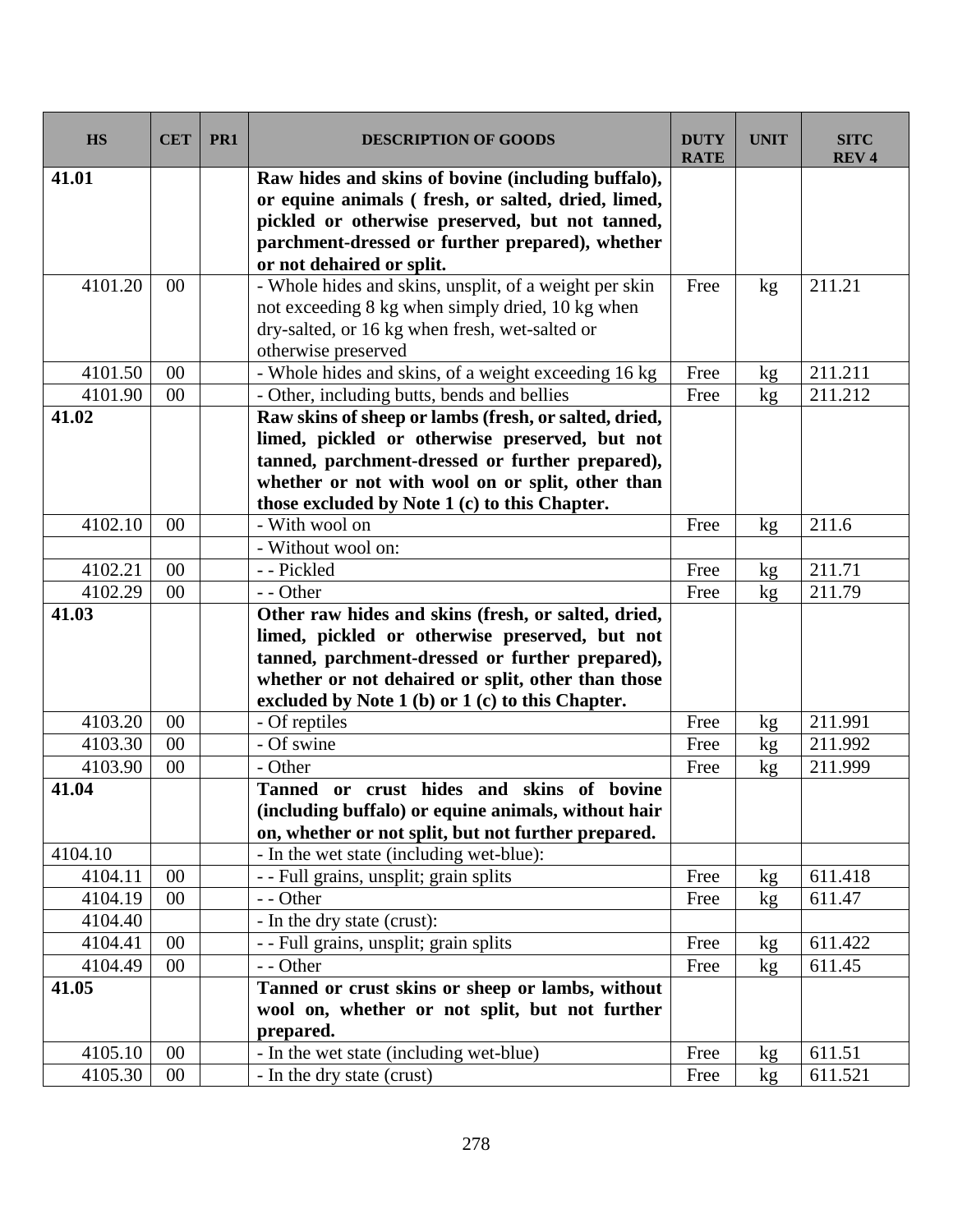| <b>HS</b> | <b>CET</b> | PR <sub>1</sub> | <b>DESCRIPTION OF GOODS</b>                         | <b>DUTY</b><br><b>RATE</b> | <b>UNIT</b> | <b>SITC</b><br><b>REV4</b> |
|-----------|------------|-----------------|-----------------------------------------------------|----------------------------|-------------|----------------------------|
| 41.06     |            |                 | Tanned or crust hides and skins of other animals,   |                            |             |                            |
|           |            |                 | without wool or hair on, whether or not split, but  |                            |             |                            |
|           |            |                 | not further prepared.                               |                            |             |                            |
| 4106.20   |            |                 | - Of goats or kids:                                 |                            |             |                            |
| 4106.21   | 00         |                 | - - In the wet state (including wet-blue)           | Free                       | kg          | 611.613                    |
| 4106.22   | 00         |                 | - - In the dry state (crust)                        | Free                       | kg          | 611.614                    |
| 4106.30   |            |                 | - Of swine:                                         |                            |             |                            |
| 4106.31   | 00         |                 | - - In the wet state (including wet-blue)           | Free                       | kg          | 611.615                    |
| 4106.32   | 00         |                 | - - In the dry state (crust)                        | Free                       | kg          | 611.63                     |
| 4106.40   | 00         |                 | - Of reptiles                                       | Free                       | kg          | 611.64                     |
| 4106.90   |            |                 | - Other:                                            |                            |             |                            |
| 4106.91   | $00\,$     |                 | - - In the wet state (including wet-blue)           | Free                       | kg          | 611.65                     |
| 4106.92   | 00         |                 | - - In the dry state (crust)                        | Free                       | kg          | 611.66                     |
| 41.07     |            |                 | Leather further prepared after tanning or crusting, |                            |             |                            |
|           |            |                 | including parchment-dressed leather, of bovine      |                            |             |                            |
|           |            |                 | (including buffalo) or equine animals, without hair |                            |             |                            |
|           |            |                 | on, whether or not split, other than leather of     |                            |             |                            |
|           |            |                 | heading 41.14.                                      |                            |             |                            |
| 4107.10   |            |                 | - Whole hides and skins:                            |                            |             |                            |
| 4107.11   | $00\,$     |                 | - - Full grains, unsplit                            | Free                       | kg          | $6\overline{11.711}$       |
| 4107.12   | 00         |                 | - - Grain splits                                    | Free                       | kg          | 611.72                     |
| 4107.19   | $00\,$     |                 | - - Other                                           | Free                       | kg          | 611.73                     |
| 4107.90   |            |                 | - Other, including sides:                           |                            |             |                            |
| 4107.91   | $00\,$     |                 | - - Full grains, unsplit                            | Free                       | kg          | 611.74                     |
| 4107.92   | 00         |                 | - - Grain splits                                    | Free                       | kg          | 611.75                     |
| 4107.99   | 00         |                 | - - Other                                           | Free                       | kg          | 611.799                    |
| [41.08]   |            |                 | <b>Deleted</b>                                      |                            |             |                            |
| [41.09]   |            |                 | <b>Deleted</b>                                      |                            |             |                            |
| [41.10]   |            |                 | <b>Deleted</b>                                      |                            |             |                            |
| [41.11]   |            |                 | <b>Deleted</b>                                      |                            |             |                            |
| 4112.00   | 00         |                 | Leather further prepared after tanning or crusting, | Free                       | kg          | 611.31                     |
|           |            |                 | including parchment-dressed leather, of sheep or    |                            |             |                            |
|           |            |                 | lamb, without wool on,<br>whether or not split,     |                            |             |                            |
|           |            |                 | other than leather of heading 41.14                 |                            |             |                            |
| 41.13     |            |                 | Leather further prepared after tanning or crusting, |                            |             |                            |
|           |            |                 | including parchment-dressed leather, of other       |                            |             |                            |
|           |            |                 | animals, without wool or hair on, whether or not    |                            |             |                            |
|           |            |                 | split, other than leather of heading 41.14.         |                            |             |                            |
| 4113.10   | $00\,$     |                 | - Of goats or kids                                  | Free                       | kg          | 611.41                     |
| 4113.20   | $00\,$     |                 | - Of swine                                          | Free                       | kg          | 611.42                     |
| 4113.30   | $00\,$     |                 | - Of reptiles                                       | Free                       | kg          | 611.43                     |
| 4113.90   | $00\,$     |                 | - Other                                             | Free                       | kg          | 611.49                     |